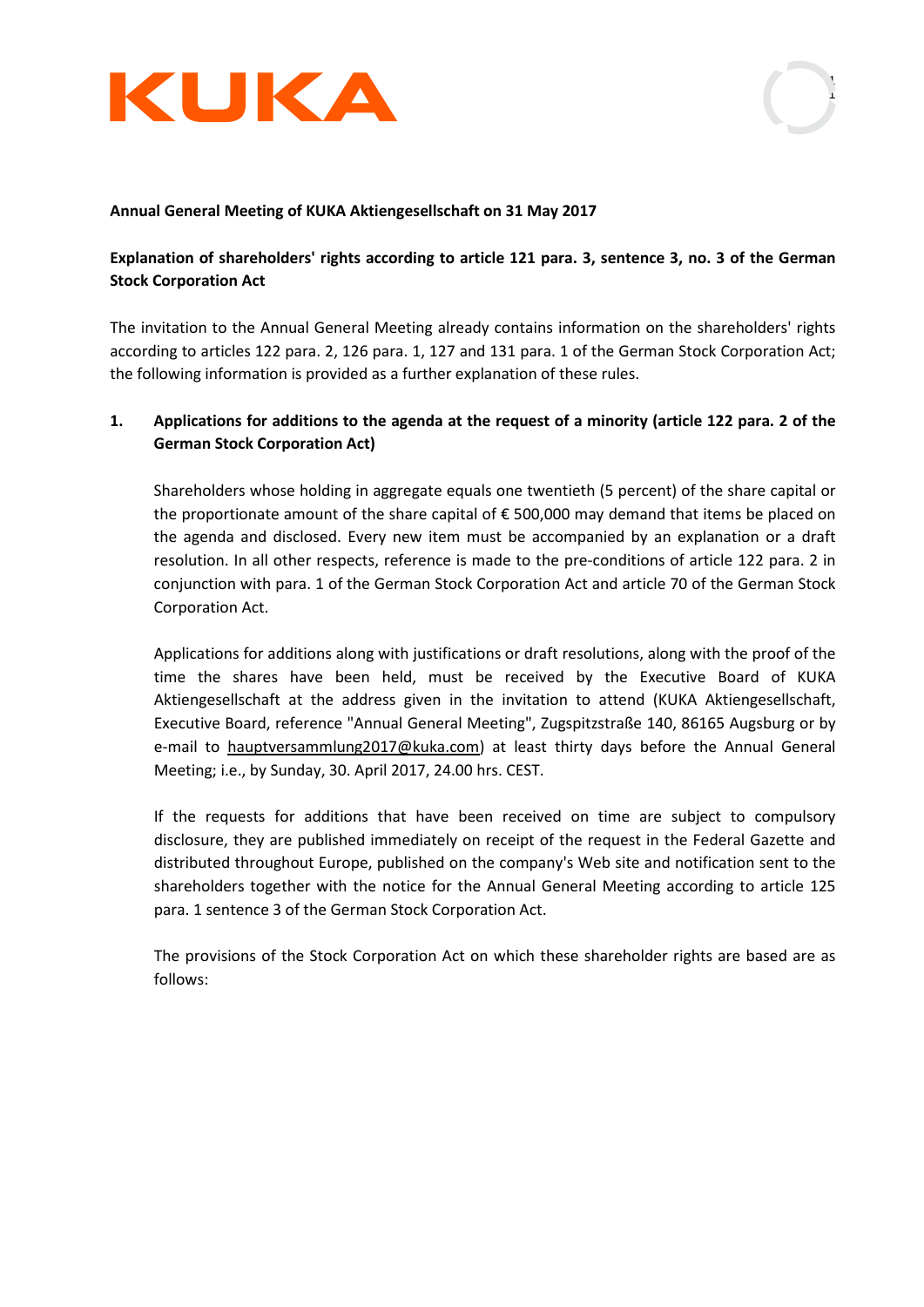



#### **"Article 122 Convening at the request of a minority**

- (1) The Annual General Meeting shall be convened if shareholders whose holding in aggregate equals one twentieth of the share capital demand such meeting in writing, stating the purpose and the reasons for such meeting; the demand shall be addressed to the Executive Board. The articles of association may provide that the right to demand an Annual General Meeting shall require another form and to the holding of a lower proportion of the share capital. The applicants have to prove that they have been shareholders for at least 90 days prior to the day of the receipt of the demand and that they will continue to hold the shares until the decision of the Executive Board regarding their request is made. Article 121 para. 7 shall apply correspondingly.
- (2) Similarly, shareholders whose holding in aggregate equals one twentieth of the share capital or the proportionate amount of € 500,000 may demand that items be placed on the agenda and disclosed. Each new item shall be accompanied by an explanation or a draft resolution. The demand in the sense of sentence 1 shall be provided to the company at least 24 days, or in the case of listed companies at least 30 days, prior to the meeting; the day of receipt shall not be included in this calculation.
- (3) If any such demand is not complied with, the court may authorize the shareholders who have made the demand to call a shareholders' meeting or publish such items. At the same time the court may appoint the chairman of the meeting. The notice of the meeting or the publication shall refer to such authorization. An immediate appeal may be made against the decision of the court.
- (4) The company shall bear the costs of the Annual General Meeting and, in the case of paragraph 3, also the court costs if the court has granted such motion."

#### **"Article 70 Calculating the shareholding period**

If the exercise of rights from a share depends on the shareholder having held the share for a certain period of time, the right to demand transfer of title from a credit institution, a financial service institution, or an enterprise operating in accordance with article 53 para. 1 sentence 1 or article 53b para. 1 sentence 1 or para. 7 of the German Banking Act [Gesetz über das Kreditwesen] shall be considered equivalent to ownership. The period during which the share was owned by a predecessor in title shall be attributed to the shareholder, provided that the latter has acquired the share without consideration, from the latter's fiduciary, as the universal successor, on the liquidation of a community, or on a transfer of assets in accordance with article 13 of the German Insurance Supervision Act [Versicherungsaufsichtsgesetz] or article 14 of the German Savings and Loan Associations Act [Bausparkassengesetz]."

## **2. Motions and election proposals from shareholders (articles 126 para. 1 and 127 of the German Stock Corporation Act)**

Nominations by the shareholders for the election of Supervisory Board members or auditors do not need to be justified, unlike other proposals from shareholders (counter motions).

Counter motions by shareholders do not need to be made available

- (1) if the Executive Board would as a result become criminally liable,
- (2) if the counter motion would result in a resolution at the Annual General Meeting that would be illegal or that would violate the articles of association,
- (3) if the justification contains statements that are obviously false or misleading in material respects or that are libelous,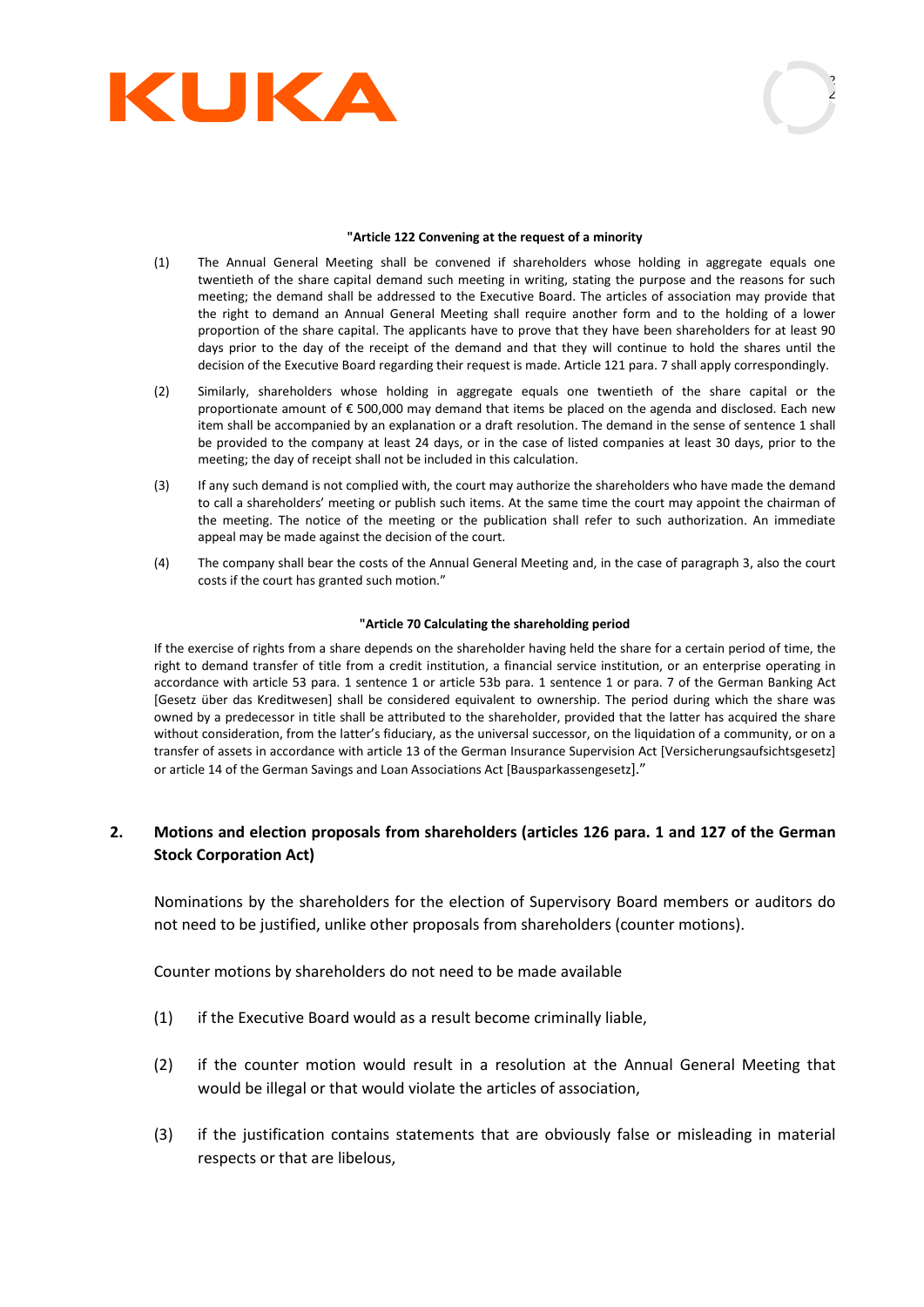



- (4) if a counter motion by the shareholder based on the same facts has already been communicated at an earlier General Meeting of the company pursuant to article 125 of the German Stock Corporation Act,
- (5) if the same counter motion of the shareholder with essentially the same justification has already been communicated according to article 125 of the German Stock Corporation Act at at least two Annual General Meetings of the company in the last five years and at the Annual General Meeting less than one twentieth of the share capital represented voted for it,
- (6) if the shareholder indicates that he or she will neither attend the Annual General Meeting nor be represented at it, or
- (7) if the shareholder, within the last two years at two Annual General Meetings has failed to make or cause to be made on his or her behalf any counter motion communicated by him or her.

The same applies accordingly for the communication of election nominations. In addition, the Executive Board does not need to make nominations for the election of Supervisory Board members and auditors available if they do not contain the name, exercised profession and place of residence of the proposed candidates, and for legal entities, the company and its registered office and, in the case of nominations for the election of Supervisory Board members, if no information is provided about their membership on other Supervisory Boards to be formed by law. Information about their membership on comparable German and foreign monitoring bodies of commercial companies must be enclosed.

The grounds for counter motions and election nominations do not need to be made available if they exceed more than 5,000 characters in total. If several shareholders submit counter motions with respect to the same item in the resolution or if they submit the same election nominations, the Executive Board may summarize the counter motions and election nominations and their grounds.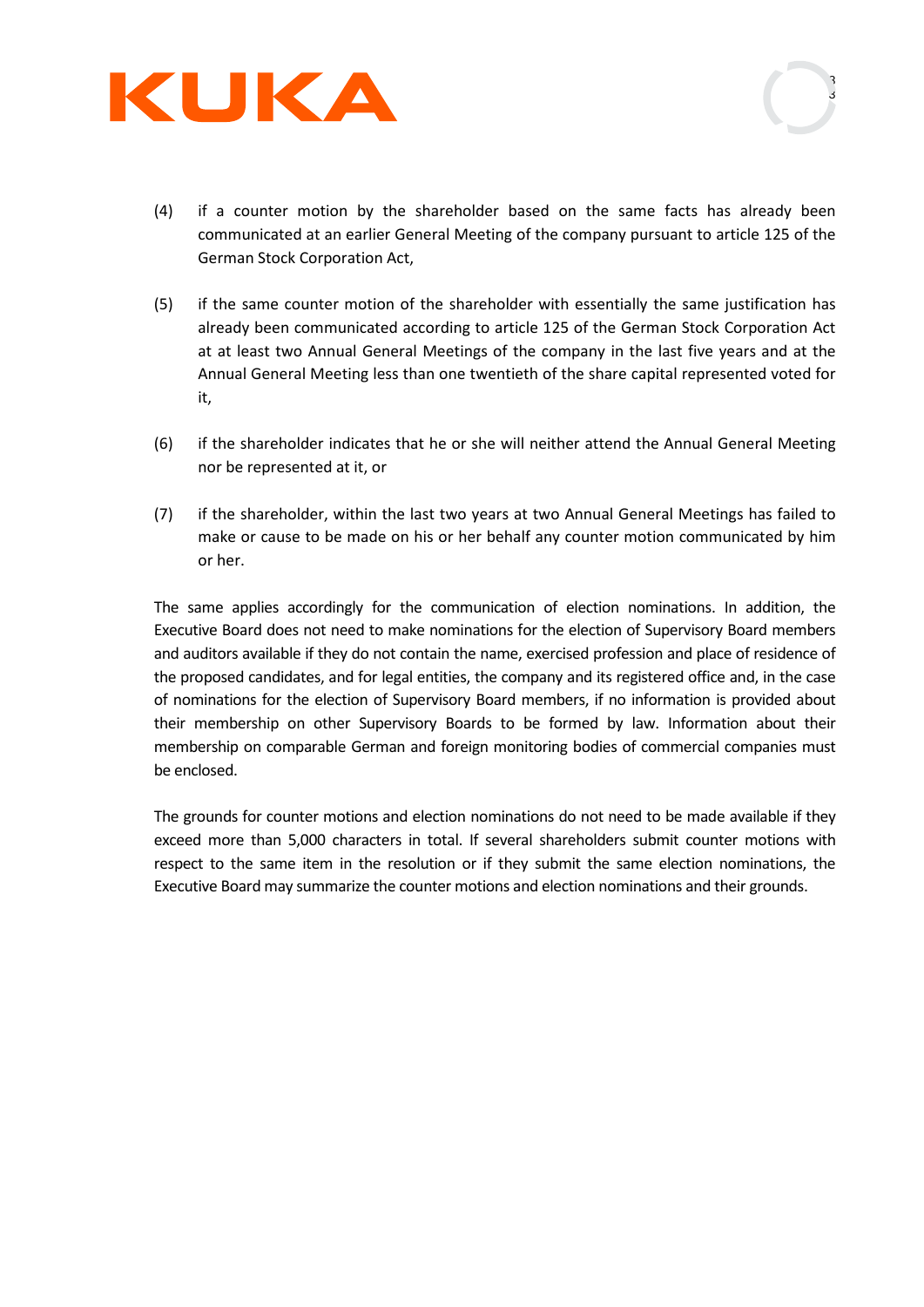



The provisions of the Stock Corporation Act on which these shareholder rights are based are as follows:

### **"Article 126 Motions by shareholders**

- (1) Motions by shareholders including the shareholder's name, the grounds and any position taken by the Management shall be made available to the persons entitled pursuant to article 125 para. 1 to 3 under the conditions stated therein if at least 14 days before the company's meeting the shareholder sends to the address indicated in the notice convening the meeting a motion counter to a proposal of the Executive Board and Supervisory Board as to a particular item on the agenda with an explanation. The date of receipt shall not be taken into account. In the case of listed companies, access shall be provided by the company's Web site. Article 125 para. 3 applies accordingly.
- (2) A counter motion and the grounds for this need not be made available
	- 1. if the Executive Board would as a result become criminally liable,
	- 2. if the counter motion would result in a resolution at the Annual General Meeting that would be illegal or that would violate the articles of association,
	- 3. if the justification contains statements that are obviously false or misleading in material respects or that are libelous,
	- 4. if a counter motion of the shareholder based on the same facts has already been communicated at an earlier General Meeting of the company pursuant to article 125 of the German Stock Corporation Act,
	- 5. if the same counter motion of the shareholder with essentially the same justification has already been communicated according to article 125 of the German Stock Corporation Act at at least two Annual General Meetings of the company in the last five years and at the Annual General Meeting less than one twentieth of the share capital represented voted for it,
	- 6. if the shareholder indicates that he or she will neither attend the Annual General Meeting nor be represented at it, or
	- 7. if the shareholder, within the last two years at two Annual General Meetings has failed to make or cause to be made on his or her behalf any counter motion communicated by him or her.

The grounds for counter motions and election nominations do not need to be made available if they exceed more than 5,000 characters in total.

(3) If several shareholders submit counter motions with respect to the same item in the resolution or if they submit the same election nominations, the Executive Board may summarize the counter motions and election nominations and their grounds."

#### **"Article 127 Nominations by shareholders**

Article 126 shall apply analogously to a nomination by a stockholder for the election of a member of the Supervisory Board or the external auditor. Such nomination need not be supported by a statement of the grounds for this. The Management Board also need not communicate such nomination if it fails to contain the particulars required by article 124 para. 3 sentence 3 and article 125 para.1 sentence 5. For the election of Supervisory Board members of listed corporations that are subject to the Co-Determination Act, the Coal and Steel Co-Determination Act or the Supplemental Co-Determination Act, the Management Board shall provide the following information:

- (1) notice of the requirements of article 96 para. 2,
- (2) information on whether the joint fulfilment of the quotas was contested in accordance with article 96 para. 2 sentence 3 Stock Corporation Act, and
- (3) information on how many positions on the Supervisory Board must be filled by women and men respectively in order to fulfil the minimum quota requirements pursuant to article para. 2 sentence 1 Stock Corporation Act.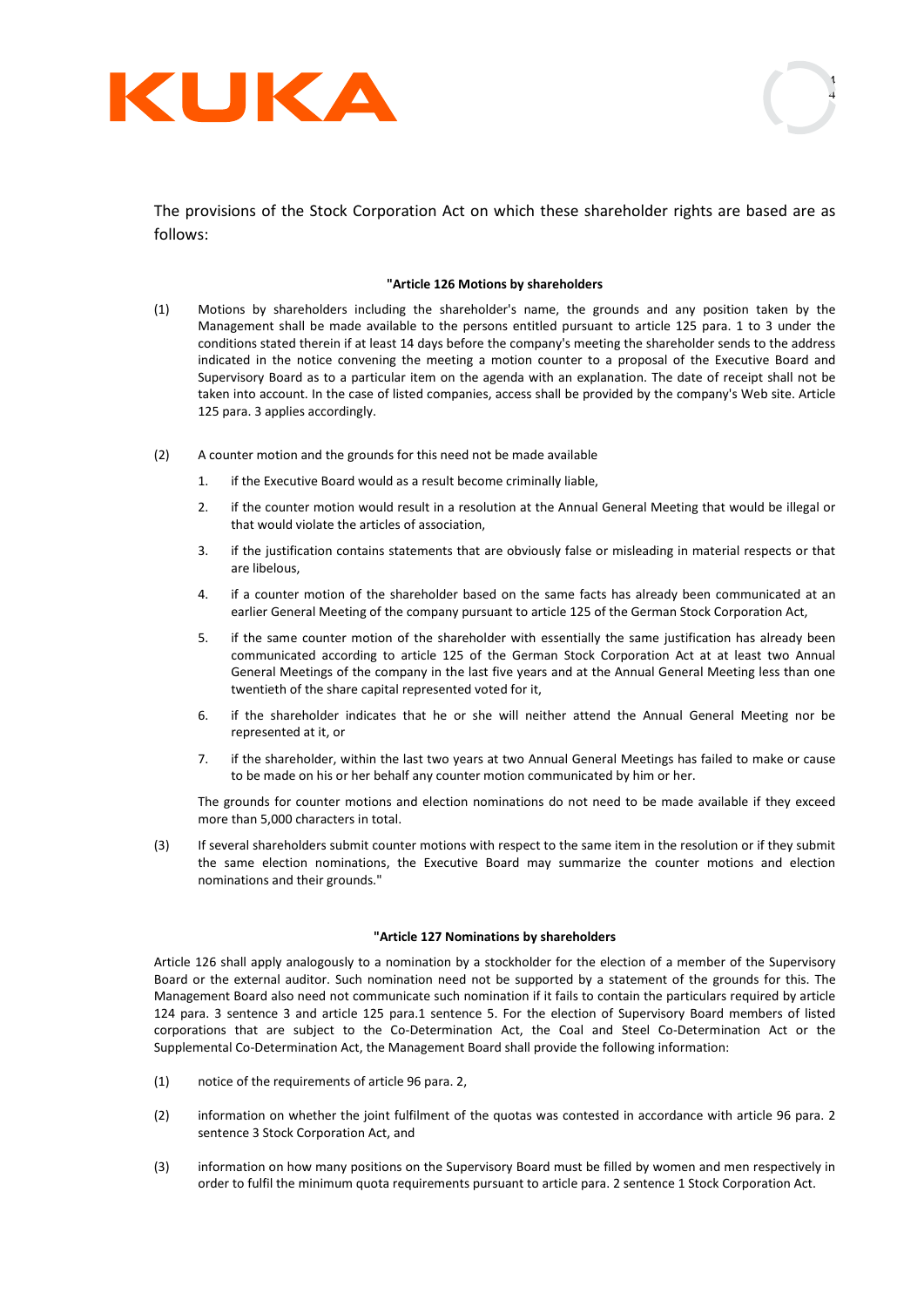

## **3. Shareholders' right of information (article 131 para. 1 of the German Stock Corporation Act)**

Every shareholder shall be given information about company matters by the Executive Board upon demand in the Annual General Meeting to the extent necessary for an appropriate appraisal of an agenda item. The duty to provide information shall also extend to the company's legal and business relations with any affiliated company. If a company makes use of the simplified procedure according to article 266 para. 1 sentence 3, article 276 or article 288 of the German Commercial Code, each shareholder may request that the annual financial statements be presented to him or her at the Annual General Meeting that considers the annual financial statements in the form that would have been used if such provisions on simplified procedure were not applied. The duty of the Executive Board of a parent company (article 290 para. 1 and 2 Commercial Code) to provide information in the Annual General Meeting that considers the consolidated financial statements and consolidated management report also covers the situation of the Group and the companies included in the consolidated financial statements.

The Executive Board may refuse to provide information

- (1) to the extent that providing such information is, according to sound business judgment, likely to cause material damage to the company or an affiliated enterprise,
- (2) to the extent that such information relates to tax valuations or the amount of certain taxes,
- (3) with regard to the difference between the value at which items are shown in the annual balance sheet and the higher market value of such items, unless shareholders at the Annual General Meeting are to approve the annual financial statements,
- (4) with regard to the methods of classification and valuation, if disclosure of such methods in the notes is sufficient to provide a clear view of the actual condition of the company's assets, financial position and profitability within the meaning of article 264 para. 2 of the Commercial Code; the above shall not apply if the General Meeting is to approve the annual financial statements,
- (5) if provision thereof would render the Executive Board criminally liable,
- (6) if the information is continuously available on the company's Web site seven or more days prior to the Annual General Meeting as well as during the meeting.

The provision of information may not be denied for other reasons.

If information has been provided outside the Annual General Meeting to a shareholder by reason of his or her status as a shareholder, such information shall upon request be provided to any other shareholder at the Annual General Meeting, even if such information is not necessary to permit a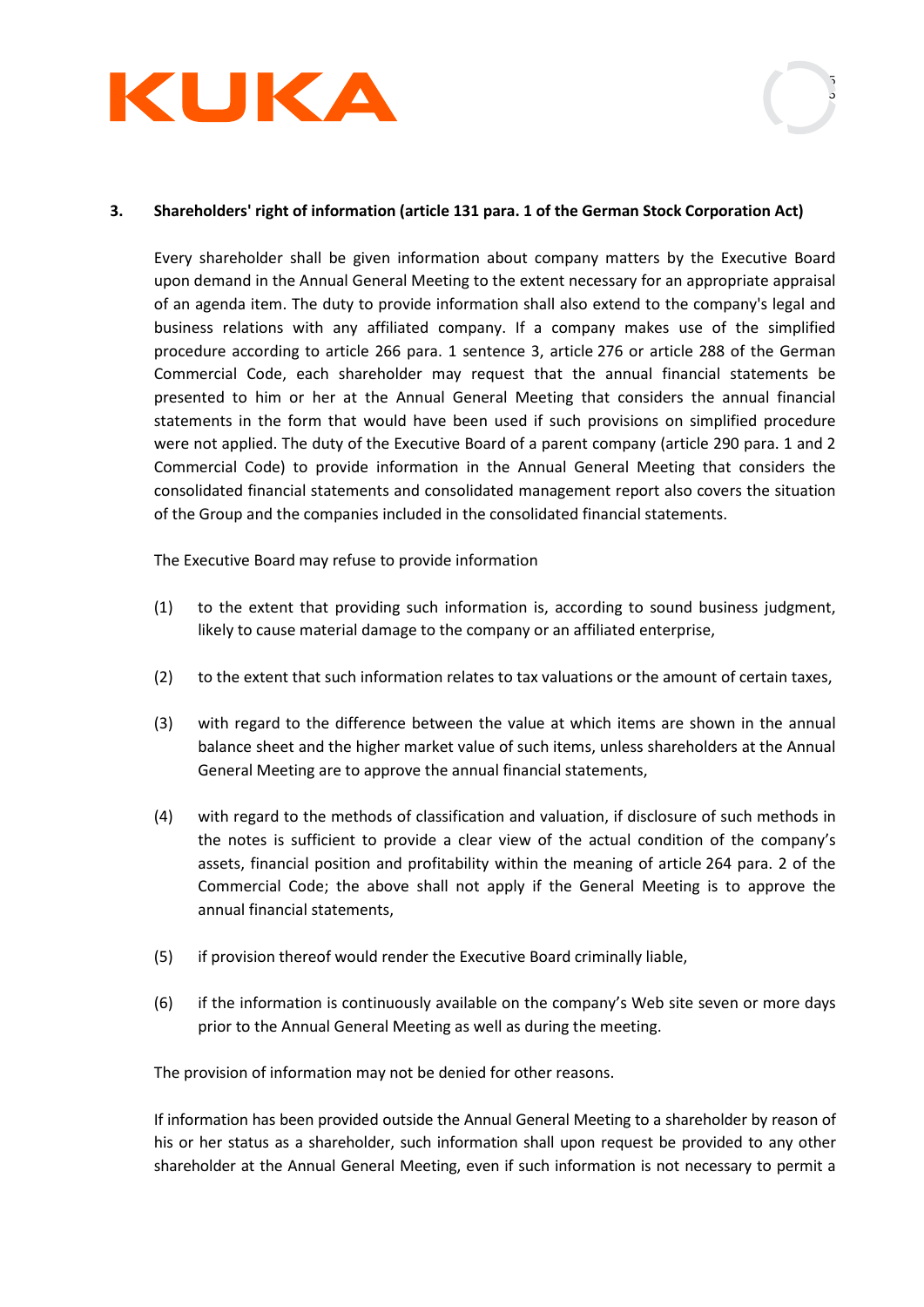



proper evaluation of the item on the agenda. In this case, the Executive Board may not refuse to provide such information on the grounds of items 1 to 4.

If a shareholder has been denied information, he or she may request that his or her question and the reason for which the information was denied be recorded in the minutes of the meeting.

### **"Article 131 Shareholders' right of information**

- (1) Every shareholder shall be given information about company matters by the Executive Board upon demand in the Annual General Meeting to the extent necessary for an appropriate appraisal of an agenda item. The duty to provide information shall also extend to the company's legal and business relations with any affiliated company. If a company makes use of the simplified procedure according to article 266 para. 1 sentence 3, article 276 or article 288 of the German Commercial Code, each shareholder may request that the annual financial statements be presented to him or her at the Annual General Meeting that considers the annual financial statements in the form which he would have had without such simplified procedure. The duty of the Executive Board of a parent company (article 290, para. 1 and 2 Commercial Code) to provide information in the Annual General Meeting that considers the consolidated financial statements and consolidated management report also covers the situation of the group and the companies included in the consolidated financial statements.
- (2) The information provided shall comply with the principles of conscientious and accurate accounting. The articles of association or the rules of procedure according to article 129 may authorize the chairperson of the meeting to limit the number of questions and speaking time of shareholders as appropriate and to lay down general rules thereon.
- (3) The Executive Board may refuse to provide information
	- 1. to the extent that providing such information is, according to sound business judgment, likely to cause material damage to the company or an affiliated enterprise;
	- 2. to the extent that such information relates to tax valuations or the amount of certain taxes;
	- 3. with regard to the difference between the value at which items are shown in the annual balance sheet and the higher market value of such items, unless shareholders at the Annual General Meeting are to approve the annual financial statements;
	- 4. with regard to the methods of classification and valuation, if disclosure of such methods in the notes is sufficient to provide a clear view of the actual condition of the company's assets, financial position and profitability within the meaning of article 264 para. 2 of the Commercial Code; the above shall not apply if the General Meeting is to approve the annual financial statements;
	- 5. if provision thereof would render the Executive Board criminally liable;
	- 6. if in the case of a credit institution or financial services institution information about the applied balance sheet and valuation methods or calculations made in the annual financial statements, the management report, the consolidated annual financial statement or the group's management report need not be given;
	- 7. if the information is continuously available on the company's Web site seven or more days prior to the Annual General Meeting as well as during the meeting.

The provision of information may not be denied for other reasons.